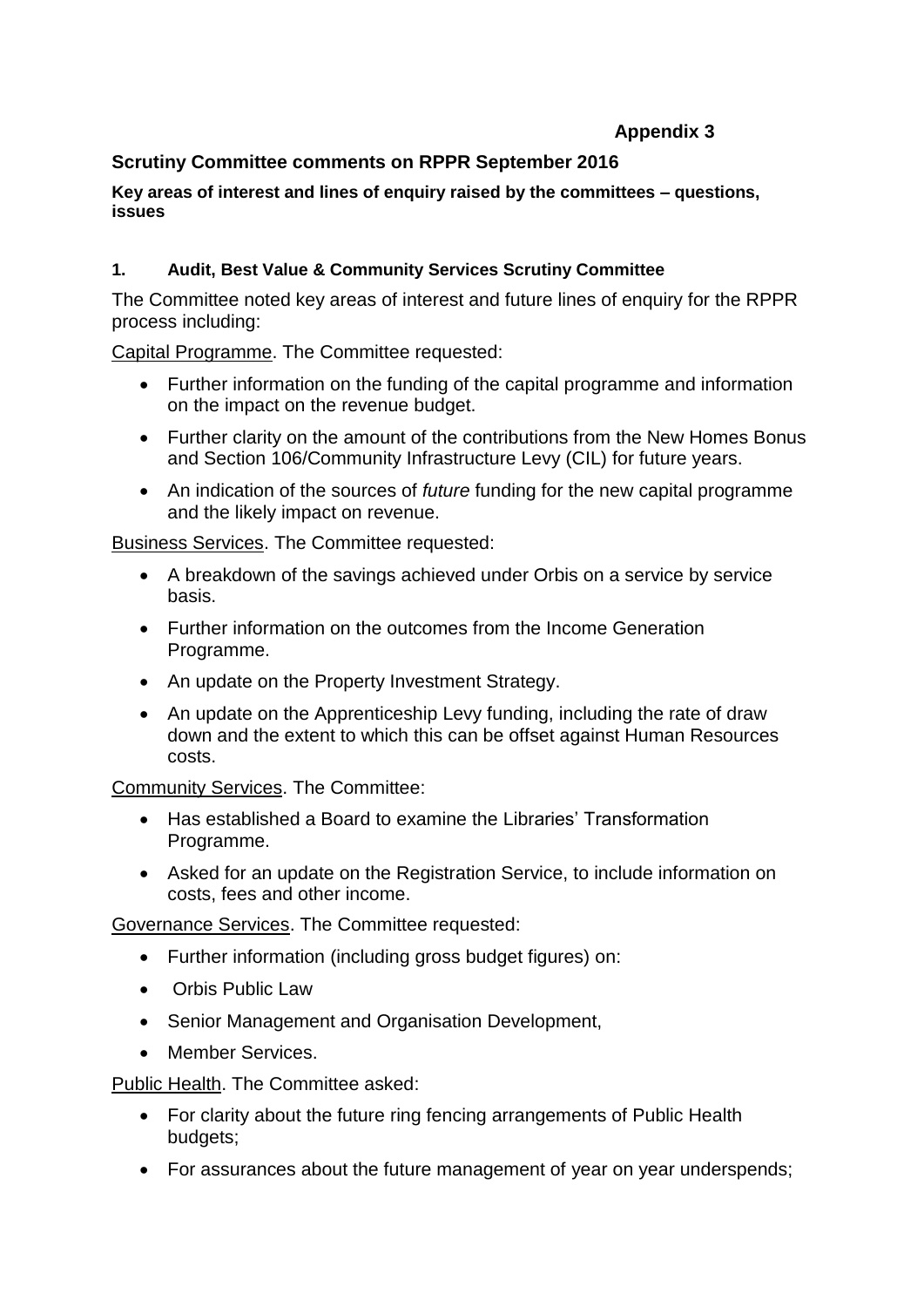• For further information on the delivery of programmes for Smoking Cessation and Creating Healthy Communities.

## **2. Adult Social Care and Community Safety Scrutiny Committee**

The Committee noted key areas of interest and future lines of enquiry for the RPPR process including:

- The level of confidence that the implementation of an accountable care model, as part of the East Sussex Better Together (ESBT) programme, would be able to deliver the necessary savings for the Adult Social Care Department. This is being scrutinised by the ESBT Joint Scrutiny Board.
- Whether the increased additional pressures on adult social care services will be reduced by focusing on cost avoidance measures e.g. reducing demand through things such as changes to urgent care system.
- The impact of any further reductions to supporting people or community safety services on street communities and homelessness.
- The added complexity of the RPPR process this year due to the joint planning work underway with health partners and the different stages this has reached in the ESBT area and the Connecting 4 You (High Weald Lewes Havens) area.
- The impact that the Sussex and East Surrey Sustainability and Transformation Plan (STP) may have on the Adult Social Care Department.

#### **3. Children's Services Scrutiny Committee**

The Committee noted key areas of interest and future lines of enquiry for the RPPR process including:

#### Revenue Budget

The Committee asked for more detailed information about progress with Children's Services review of all its costs across the department (which it is undertaking in response to a projected overspend for the year of approximately £4million).

#### Inclusion, Special Educational Needs and Disability (ISEND)

Further clarification was sought regarding the increased costs the ISEND service is experiencing. The Committee were specifically interested in:

- whether more could be done to manage public expectations about the level of special educational needs support available; and
- delays in converting statements to Education, Health and Care Plans (EHCPs) and the additional costs this may incur.